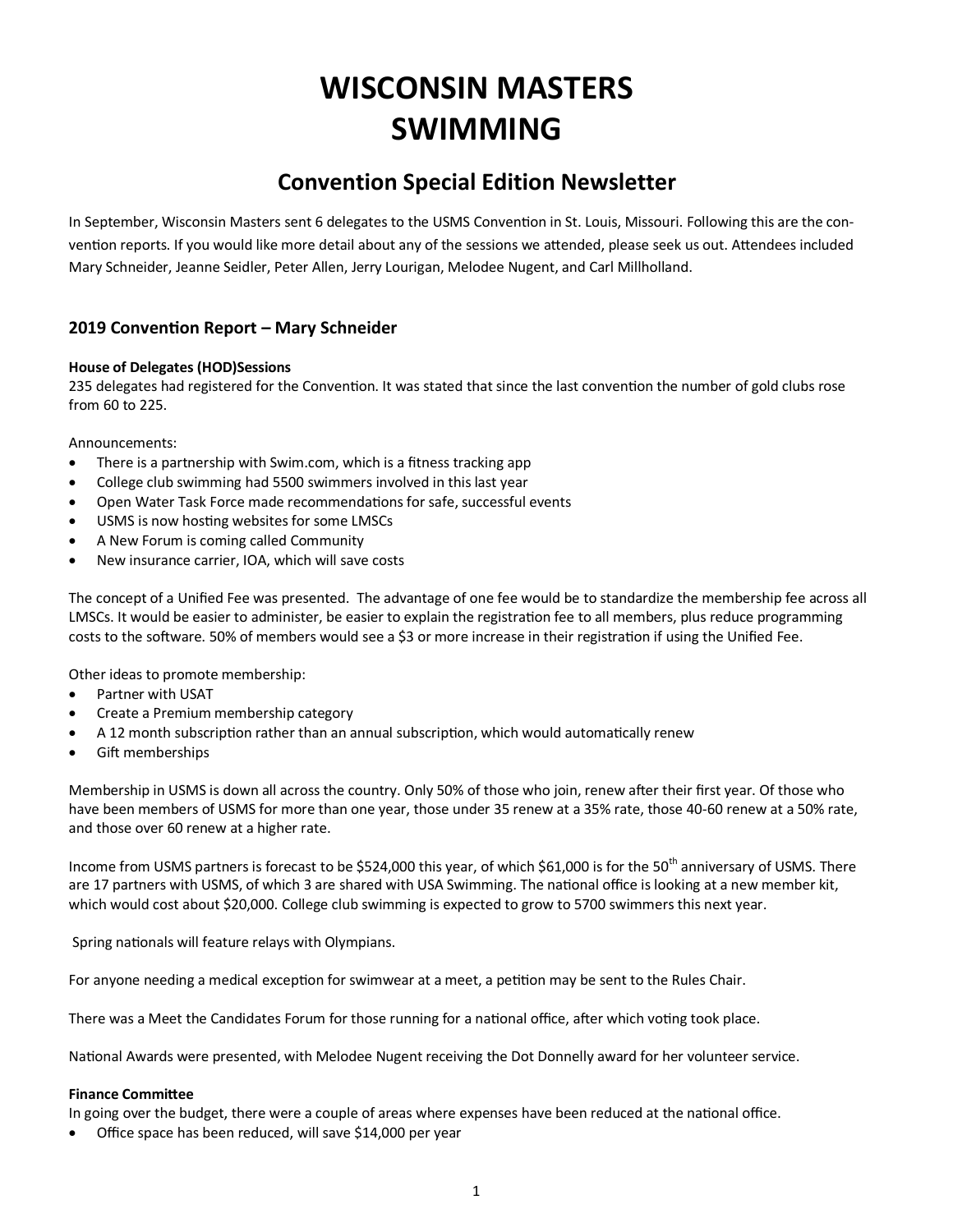- Use of IT contractors
- Use of EFT for payments to LMSCs, saves on paper checks and mailing costs
- Changed insurance liability company

Use of the standardized financial reporting form by LMSCs has aided in the unified fee analysis.

Dawson stated there were higher costs for the Fitness Events for mailing the goodies, but the expenses are absorbed by USMS, not by Swimming Saves Lives.

#### **Great Lakes Zone Meeting**

The Great Lakes Zone consists of Illinois, Michigan, Indiana, Wisconsin, Ohio, Kentucky, Lake Erie, and Allegheny.

Reports were given by each LMSC in the Zone. Everyone reported some drop in membership, but Wisconsin had the highest.

In 2020, there will be an open water meet with clean water, in a harbor area in Cleveland. In addition, there will be 2 meets at Kenyon College. A LCM meet will be held in December, and a SCY meet in Spring.

Michigan hosted Janet Evans in the Spring, with a clinic, lunch, and a presentation. They also started an on-line store, with proceeds going towards a scholarship fund.

There was some discussion about having non-conforming events at a meet to garner more interest, and even having nonconforming relays for fun.

Member LMSCs can post information to the Zone website, although there are a number of links that do not function currently. The website also needs to be updated.

Elections were held for the Zone Chair, and Lisa Brown from Indiana was elected.

#### **Open Water**

This committee meeting talked about using the USMS website to promote open water swimming, although currently, it's hard to find information about the events. No new rules were proposed this year. Event management, best practices, and officiating were also discussed.

Best practices were discussed such as:

- Standard colors for turn buoys
- Life guard at finish to recognize distressed swimmers
- Use of safety tow buoys
- When to cancel or delay an event due to high winds or bad weather

A guidance document with lots of pictures was created to help with event management,

The event needs to have a certified Safety Official, along with a Referee, and other certified officials.

Several resources for open water swimming are the USMS Guide to Operations for Open Water Swimming, report from Open Water Task Force, PowerPoint on the USMS website on how to sanction an open water event. If questions, reach out to Mark Bruce, Chair of Open Water.

#### **Officials**

New this year is a USMS certified Referee position. Currently there are 152 USMS certified officials, with 82 starters, and 20 referees. Referees must all hold USMS membership.

To become a stroke and turn official, an open book test must be taken after viewing a video. Passing scores may be sent to Terri White, the Officials Chair.

In recapping Spring and Summer nationals, the conclusion was that the days were long, and especially in Mesa, the days were extremely hot. Officials can tolerate up to a 10 hour day, but beyond that, it's difficult.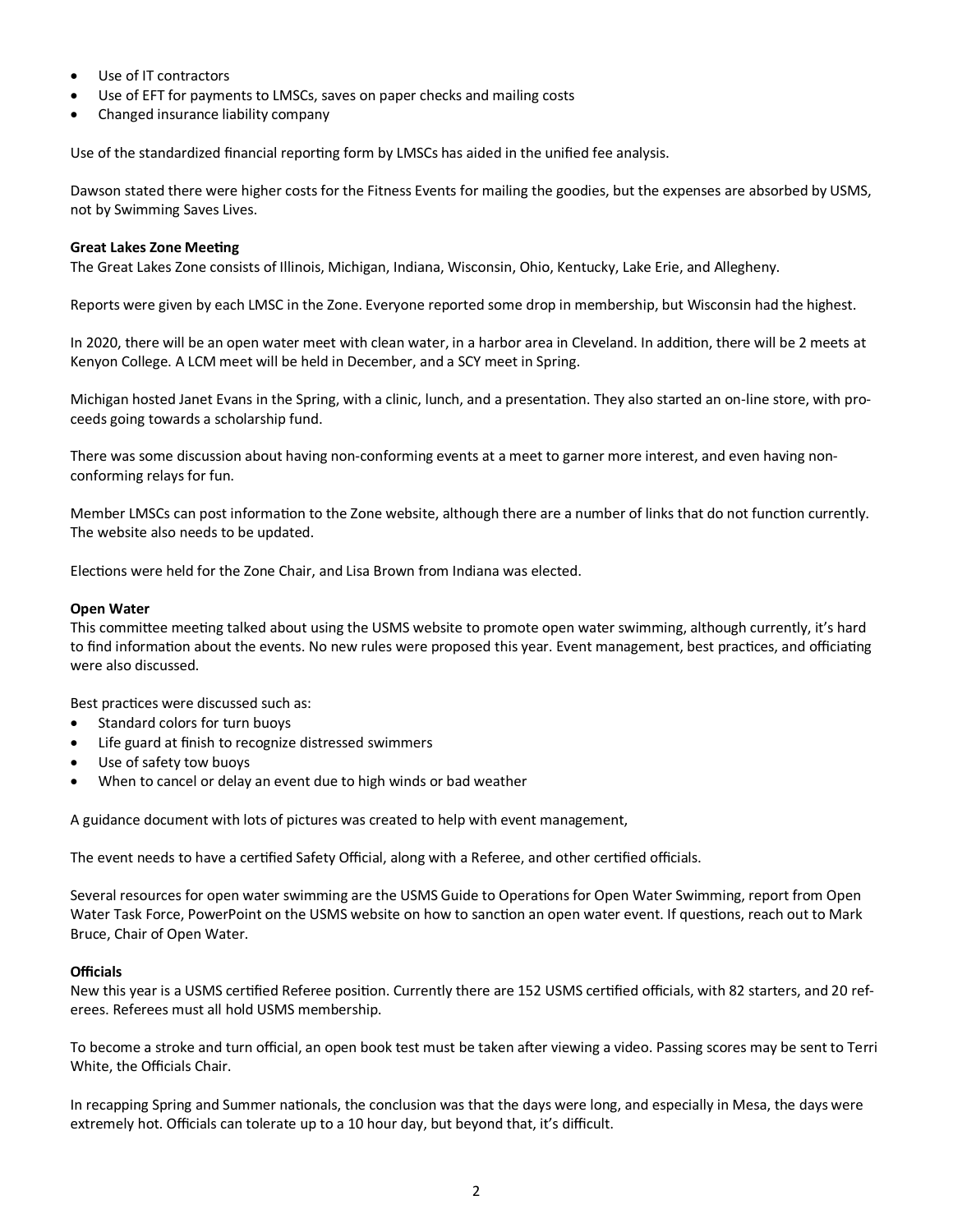A point was made that conditions could improve if there could be 2 shifts of officials at national meets. It was even stated that swimmers could become officials and at least help with stroke and turn when they are not swimming. Any help is appreciated.

Officials will need as much help as possible in San Antonio and Richmond next year.

#### **Championship**

There was a lot of discussion about the 2019 national meets. An experiment was tried to ask swimmers to opt-in for a printed program in Mesa (20% opted in), and to opt-out of the printed program in Mission Viejo. An analysis will be done as to what worked better for saving costs. Maintaining water in the jugs was a big issue for Mesa, as it went quickly. Mission Viejo had complaints from neighbors about the starting microphone so early in the morning. (The meet started at 7:30 am.) Mission Viejo also had 12% no-shows, and had a number of empty lanes.

San Antonio did a presentation and stated they have 20 competition lanes, 35 warm up and warm down lanes, 100+ toilets, and 100+ showers. Hotel lists should be coming out the end of September. This will be Fiesta time, and they want to encourage swimmers and families to participate in the events outside the pool. There will be a charge for parking, and there will not be any shuttles.

Richmond also made a presentation. They stated in addition to the main pool, which is an indoor pool, there will be a temporary pool set up for warm ups and warm downs. There will be speakers by the warm down pool to announce the events being swum. There will also be tents available around the warm up pool. Excursions will be set up for swimmers and/or families, and can be purchased at registration. There will be white river rafting through the downtown area, which is unique to any major city. The downtown hotels will be about 15 min away, for those who choose that option. A number of the hotels will be the Marriott brands. There will not be any shuttles at this meet either, but there will be free parking at the pool.

The second Championship meeting focused on NQTs and meet management. NQTs will continue to be based on the national Top 10 times. There was discussion on how to reduce the length of the meet because of a request from the Officials committee. One proposal wanted to require NQTs for both the 1650 and 1000 frees. After much discussion, it was decided to form a subcommittee to look at options.

Later in the House of Delegates, the 2021 national meet hosts were announced. The Spring nationals were awarded to Greensboro, NC, and the summer nationals to Spire Institute in Ohio.

#### **Workshop – Developing Officials in your LMSC**

- There is a need and a desire to develop officials with USMS.
- To become a referee, on-deck work needs to be done along with the recommendation of the LMSC Chair.
- Stroke and turn officials need to watch the videos at USA Swimming and take an online test.
- 70% of officials in USMS are only certified by USMS
- Ask people to become officials
- Able to officiate and swim in the same meet
- Can put on a clinic and talk about officiating
- Mentor people who want to become officials
- Ex-coaches make great referees
- As an incentive, we can pay officials travel expenses or comp entry fees if they swim
- Need for Open Water Referees
- USMS Open Water rules are different than USA Swim rules, must know differences

#### **Workshop - Top 10 and Sanctions**

- Looking to combine the position in 1 to 3 years.
- One streamlined role will help national office administration.
- National office can take over some of the functions and answer sanction questions
- Cons to more of a national role
	- $\Diamond$  Local control knows the meet director and sanction information
	- $\Diamond$  Local control knows swimmers relative times when reviewing results
	- $\Diamond$  Local control knows the pools to know history of timing issues
- Overall feeling from LMSCs is to maintain local control of Sanctioning and Top 10 Recorder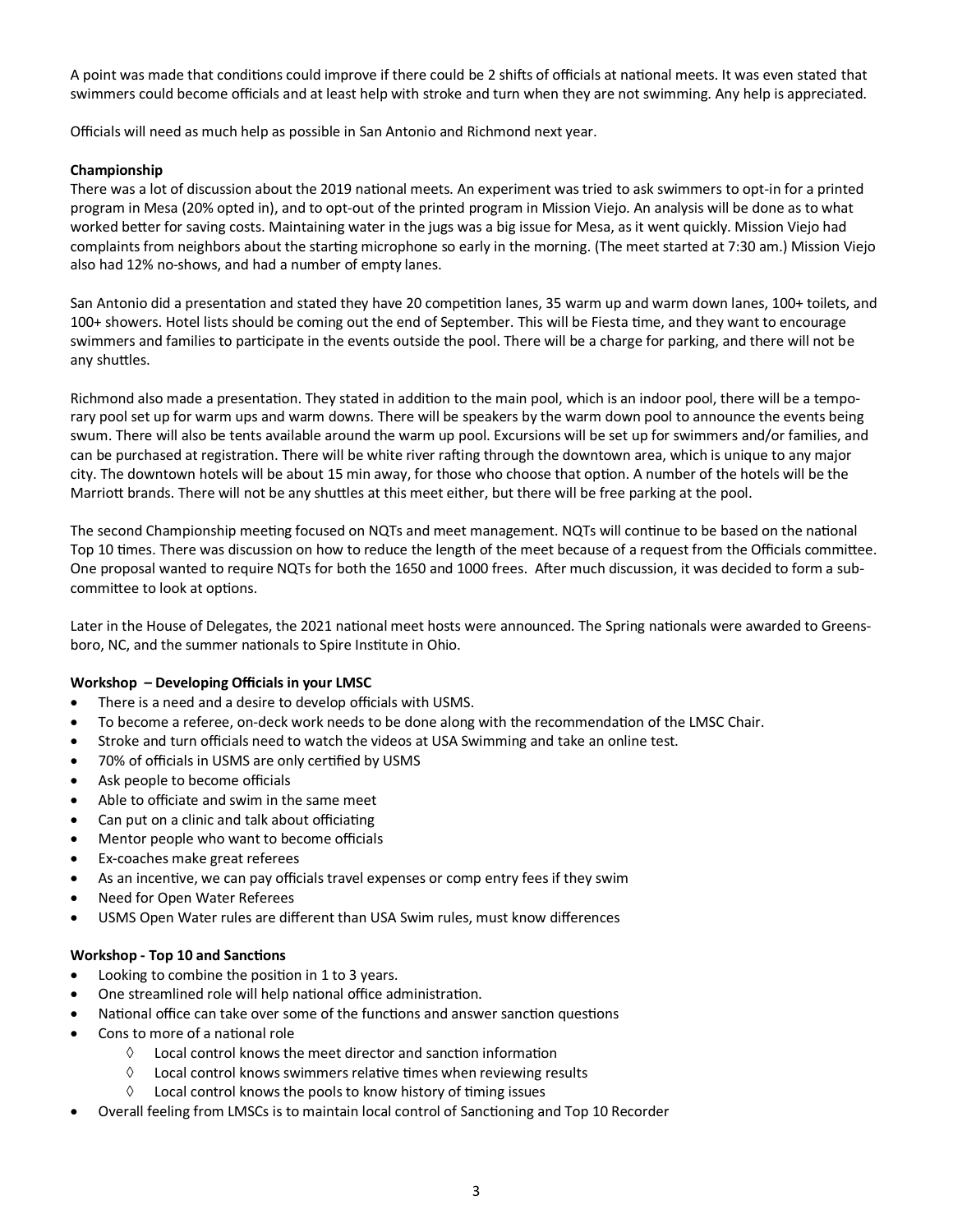# **2019 USMS Convention Report—Carl Millholland**

This was my first USMS Convention attendance. First impression: These people are pretty serious about the organization. It was, however, discouraging to hear that overall membership is declining despite the energy of the organization. I think every LMSC in the Great Lakes region was declining.

#### **USMS Value Proposition**

Despite many House of Delegate sessions, committee sessions and workshops on volunteer committee initiatives, I did not get a clear idea of what the value proposition is for USMS. Other than competing in sanctioned events, I didn't get a clear idea what USMS offers--only bits and pieces. I heard the phrase "our product" a few times, but never heard what the value of that product would be. There are fitness swims and challenges, and Adult Learning to Swim, which focus on the non-competitive member. I also see good initiatives in coaching and promoting certified coaches, but these activities (and open water competition) can all be done without membership. This could be because delegates are so involved in the details of USMS they may forget what the overall goal of the organization is.

In researching I did find some marketing materials on the USMS website, but, personally, found much of it to be, as we say, flufferbutter.

So here's my stab at a "value proposition" based on my own experience and involvement --

For adults looking to stay healthy in exercise activities that are sustainable in terms of financial and bodily stress, USMS membership facilitates a lifetime of good health and fitness through swimming. Members are able to learn how to swim and improve, and use this as a primary or supplemental form of exercise in a fun environment that encourages camaraderie and friendship. Participation enables members from the novice swimmer to the ex-Olympian to set goals, and gain a sense of personal pride through challenges and competition. With over 1,500 swimming programs, USMS is uniquely structured with certified professional coaching, officials, organized swim clubs and volunteers whose primary focus is encouraging adult swimming.

#### **Membership Coordinator Role**

While much of the HOD sessions didn't seem as relevant to me, mainly because I am not as involved in the swim committee as most delegates, I was very interested in the initiative to change the role of Registrar to Membership Coordinator. As a new member, I really had no idea what a Registrar did--I signed up, paid my dues and got a card. To me a role that connects the National office with my membership is valuable. Speaking from the position of a new member, I really don't understand the function of the LMSC versus the Club I'm assigned to. This may be due in large part to the fact that there is only one real Club in the LMSC--but both have boards and functions that I can't quite distinguish between the two. (My involvement is each gives me more clarity, but even then it has taken some time to understand the various roles). In summary, I think that the transition to a Membership Coordinator would be beneficial for communication and understanding. Finally, as a proposed Communication Chair, I see my role as one who facilitates communication and understanding working in concert with the Membership Coordinator.

#### **Details, Details, Details**

While attending the convention has some benefits, including social and networking, there were a lot of small details discussed. While I fully acknowledge that these details need attention, as a newbie it was challenging to get excited about them. This is probably because my role, currently, is focused on communication. And in that focused regard I did find value.

I also see some tension between allowing LMSCs to create their own organizations and expectations by the HOD as a whole. Some persons' positions are, "We're here to help. You know your organization better than we do." While others seemed to lean towards common agreement on common goals and rules. I, personally, am not much for rules for the sake of having rules. Communication and understanding should be fluid, but functional.

#### **Joe Thomas Swimmer Magazine Cover**

Some delegates thought we were quite fortunate to have an NFL star in our state, and that we should leverage that for publicity. Our response was: We've never seen this guy until he showed up on the cover of the magazine.

I sought and found an explanation from the Swimmer magazine editor. Joe had made a comment in a Sports Illustrated article that after leaving the NFL his weight went up, and that he was using swimming for weight loss. The editor, of course, was interested and pursued an interview. He had a hard time getting traction with Joe Thomas' publicist, but did know some ESPN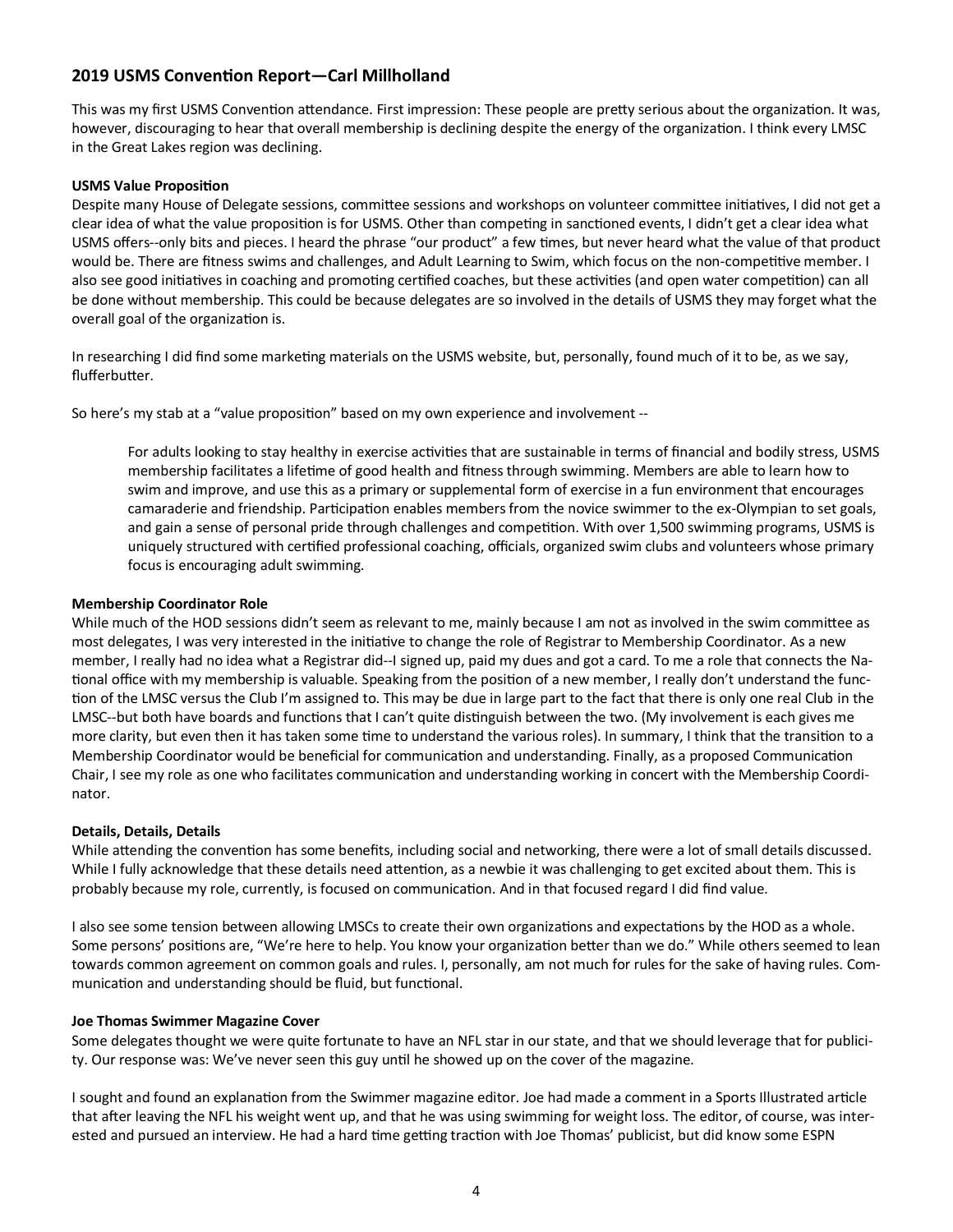colleagues who could contact Joe. Joe agreed and the magazine sent a writer, photographer and USMS swim cap. It is doubtful that we will see him at a swim meet, and he is not listed with USMS. If we contact him, we need to tread lightly and try to capitalize on his Wisconsin roots. I will be in touch with the magazine editor to see if I can get a little something in an upcoming newsletter.

#### **Integration with College Swim Clubs**

USMS has ostensibly taken on College Club swimming, which makes sense. We have two clubs in Wisconsin, UW-Madison and Marquette. Going forward, the LMSC should look for opportunities to collaborate, perhaps a joint swim meet.

### **Convention Report—Melodee Nugent**

#### **Open Water Task Force**

The goal of this committee is to help grow the number of USMS sanctioned open water events. The use of tow buoys was discussed. These should be used as best practice for race directors by providing visibility and safety for a swimmer. There are two swims in the US that require the tow buoys, however, they are more commonly used in Europe. I have personally used one for safety when swimming by myself in open water. Also discussed was the need for Certified Safety Directors and Safety Referees at open water events – help define roles of USMS officials so these events can run smoothly. Open water swim training was offered in a lake in Montana that is 28 miles across. Mark helps open waters swimmers in this lake to achieve their channel and ice mile dreams.

#### **Fitness Education Committee**

Discussed USMS membership and how only 30% of those registered with USMS compete in swim meets. There is a need to reach the 70% of those who are "fitness" swimmers. The Fitness Challenge Series was created for all USMS swimmers, but especially for those that swim for fitness. This includes the Winter, Summer and Fall Challenges. A good response was received from these events. Also discussed was developing a "Before and After" advertisement – "What a Master Swimmer Looks Like." There are many different personal reasons why they join USMS; look better in clothes, make arms look better, feel better about themselves. Tell a story by a video to market this and discuss different goals of swimmers.

#### **Sports Medicine Committee**

Discussed the Sports Medicine Blog which swimmers can submit stories on mental health aspects, re-entering swimming as a sport or other topics. At Summer Nationals there was a "Roll it Out" booth that showed the benefits of foam rolling. They sold out of the foam rollers. The discussion of having an ambulance for onsite medical needs was discussed. Discussed Dr. Tanaka sexual study in 2010. Possibility of doing this type of survey for USMS swimmers in the future and need to figure out best way to send out a survey.

#### **Diversity & Inclusion**

Working on a profile of coaches and what are they doing to make a difference with their teams. Surveyed coaches about their current swimmers and what makes up their clubs. Approximately 70% of clubs are 80% or more Caucasian and are split on gender. There were 15 clubs that stuck out with regards to race and ethnicity. They had 11 interviews with coaches about what they are doing to make a difference and inspire. They will be sharing this information in the future.

#### **Developing Officials in your LMSC**

"Goal is to grow your own" – use our own swimmers as officials. USMS has over 150 USMS officials: 151 Stroke/Turn, 82 starters and 20 referees. Best way to recruit officials is just ask swimmers and welcome them! You can ask, "Would you consider becoming a USMS official to help our team? Officiating can be fun and is easy. An Open Water Safety Director is easy to do as well and deals with safety issues in open water. To become an OW Safety Director involves a 25-question test.

## **Thoughts and Observations from USAS Convention in St. Louis—Peter Allen**

I was pleased to have the opportunity to attend. It was a great learning experience for me.

#### Some Observations:

USMS is a well-run organization. There are a lot of smart, committed, experienced people at both the national and local level. The overall professionalism and dedication to mission is impressive to see.

Even though the transition from all-volunteer to a paid, professional staff at the national office began almost ten years ago, it's clear that there is still tension related to this transition. This tension appeared in different ways. One example related to